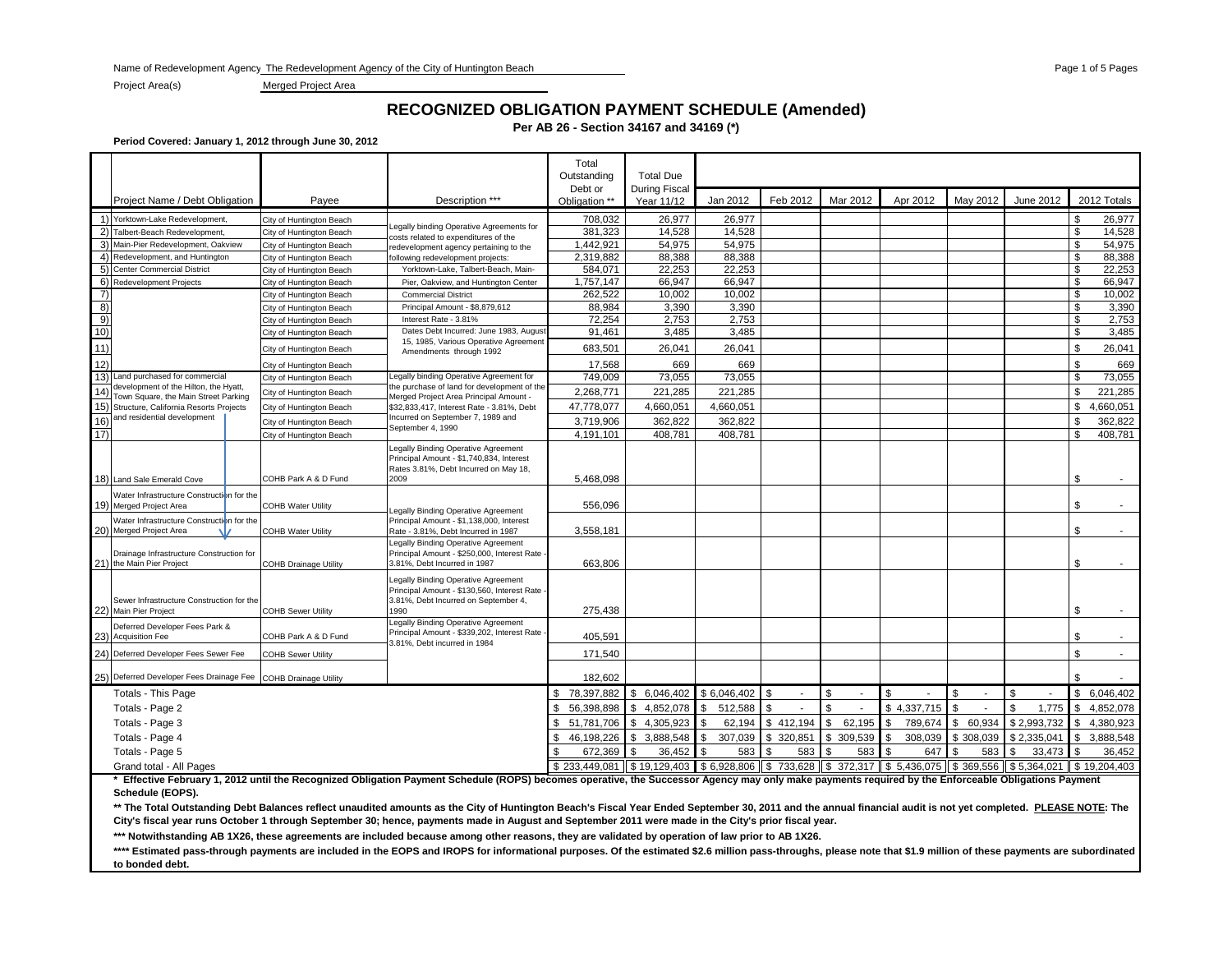Name of Redevelopment Agency The Redevelopment Agency of the City of Huntington Beach Page 2 of 5 Page 2 of 5 Page 2 of 5 Pages<br>
Project Area(s) Project Area

Merged Project Area

## **RECOGNIZED OBLIGATION PAYMENT SCHEDULE (Amended)**

**Per AB 26 - Section 34167 and 34169 (\*)**

**Period Covered: January 1, 2012 through June 30, 2012**

|                                                                          |                                               |                                                                                                                                                                                                                                                | Total<br>Outstanding                      | <b>Total Due</b>                   |          |          |          |                  |          |           |                    |
|--------------------------------------------------------------------------|-----------------------------------------------|------------------------------------------------------------------------------------------------------------------------------------------------------------------------------------------------------------------------------------------------|-------------------------------------------|------------------------------------|----------|----------|----------|------------------|----------|-----------|--------------------|
| Project Name / Debt Obligation                                           | Payee                                         | Description ***                                                                                                                                                                                                                                | Debt or<br>Obligation **                  | <b>During Fiscal</b><br>Year 11/12 | Jan 2012 | Feb 2012 | Mar 2012 | Apr 2012         | May 2012 | June 2012 | 2012 Totals        |
| 1) Main-Pier Purchase Loan Repayment                                     | <b>Housing Authority</b>                      | Legally Binding and Enforceable<br>Agreement for Property Acquisition for the<br>Main-Pier Proiect                                                                                                                                             | 1,362,500                                 |                                    |          |          |          |                  |          |           | \$                 |
| 2) Hyatt Regency Huntington Beach Project Robert Mayer Corporation       |                                               | Disposition and Development Agreement<br>approved on September 14, 1998 for the<br><b>Waterfront Development</b>                                                                                                                               | 5.803.061                                 | 368.626                            |          |          |          | 368.626          |          |           | \$<br>368.626      |
| 3) 2002 Tax Allocation Refunding Bonds                                   | Bank of New York Trust Co.                    | Tax Allocation Bonds Debt Service<br>Payments                                                                                                                                                                                                  | 17,964,850                                | 1,635,738                          | 320.369  |          |          | 1,315,369        |          |           | \$1,635,738        |
| 4) 1999 Tax Allocation Refunding Bonds                                   | Bank of New York Trust Co.                    | Tax Allocation Bonds Debt Service<br>Payments                                                                                                                                                                                                  | 8,221,038                                 | 748,088                            | 149,044  |          |          | 599,044          |          |           | \$748,088          |
| 5) 2002 Tax Allocation Refunding Bonds                                   | Arbitrage Compliance Specialist               | Tax Allocation Bonds arbitrage rebate<br>calculation - Federal IRS Compliance                                                                                                                                                                  | 500                                       | 500                                |          |          |          | 500              |          |           | \$<br>500          |
| 6) 1999 Tax Allocation Refunding Bonds                                   | Arbitrage Compliance Specialist               | Tax Allocation Bonds arbitrage rebate<br>calculation - Federal IRS Compliance                                                                                                                                                                  | 500                                       | 500                                |          |          |          | 500              |          |           | \$<br>500          |
| 7) 2002 Tax Allocation Refunding Bonds                                   | Internal Revenue Service                      | 15th Year Arbitrage Rebate Payment                                                                                                                                                                                                             | 614,600                                   | $\overline{\phantom{a}}$           |          |          |          |                  |          |           | $\mathbf{\hat{s}}$ |
| 8) 2002 Tax Allocation Refunding Bonds                                   | Bank of New York Mellon                       | Tax Allocation Bonds - Payment to Fiscal<br>Agent                                                                                                                                                                                              | 1,537                                     | 1.537                              |          |          |          | 1.537            |          |           | \$<br>1,537        |
| 9) 1999 Tax Allocation Refunding Bonds                                   | Bank of New York Mellon                       | Tax Allocation Bonds - Payment to Fiscal<br>Agent                                                                                                                                                                                              | 848                                       | 848                                |          |          |          | 848              |          |           | \$<br>848          |
| 10) 2002 Tax Allocation Refunding Bonds                                  | AMBAC                                         | Bank of America Master Repurchase<br>Agreement for Debt Service Reserve                                                                                                                                                                        | 3.000                                     | 3,000                              | 3.000    |          |          |                  |          |           | \$<br>3,000        |
| 11) 2002 Tax Allocation Refunding Bonds                                  | Harrell & Company Advisors, LLC Event Notices | Preparation and filing of Continuing<br>Disclosure Annual Reports and Material                                                                                                                                                                 | 250                                       | 250                                |          |          |          |                  |          | 250       | - \$<br>250        |
| 12) 1999 Tax Allocation Refunding Bonds                                  | Harrell & Company Advisors, LLC Event Notices | Preparation and filing of Continuing<br>Disclosure Annual Reports and Material                                                                                                                                                                 | 1,525                                     | 1,525                              |          |          |          |                  |          | 1,525     | \$<br>1,525        |
| Emerald Cove 2010 Series A Lease<br>13) Revenue Refunding Bonds          | US Bank                                       | Emerald Cove 2010 Series A Lease<br>Revenue Refunding Bonds Debt Service<br>Payments                                                                                                                                                           | 4,054,198                                 | 406,116                            |          |          |          | 406,116          |          |           | \$<br>406,116      |
| HUD Section 108 Infrastructure Loan<br>14) for Hyatt/Hilton Properties   | Bank of New York Mellon                       | Legally binding and enforceable loan<br>agreement with the U.S. Department of<br>Housing and Urban Development for capital<br>improvements                                                                                                     | 3,804,470                                 | 410,350                            | 40,175   |          |          | 370,175          |          |           | \$<br>410.350      |
| 15) HELP Bowen Court                                                     | California Housing Finance<br>Authority       | Full payment of loan borrowed by Agency<br>for Senior Rental Complex from the State of<br>California                                                                                                                                           | 643,727                                   | $\overline{\phantom{a}}$           |          |          |          |                  |          |           | \$                 |
| Bella Terra Parking Infrastructure<br>16) Property Tax Sharing Agreement | Bella Terra Associates LLC                    | Property Tax Sharing Agreement required<br>under the terms of the Owner Participation<br>Agreement (dated 10/2/2000) and Second<br>Implementation Agreement (dated<br>9/17/2007) for the development of the<br>Huntington Center (Bella Terra) | 13,922,294                                | 1.275.000                          |          |          |          | 1.275.000        |          |           | \$1.275.000        |
|                                                                          |                                               |                                                                                                                                                                                                                                                | $$56,398,898$ $$4,852,078$ $$512,588$ $$$ |                                    |          |          | \$       | $$4,337,715$ \\$ |          | \$        | 1,775 \$4,852,078  |

**\* Effective February 1, 2012 until the Recognized Obligation Payment Schedule (ROPS) becomes operative, the Successor Agency may only make payments required by the Enforceable Obligations Payment Schedule (EOPS).**

**\*\* The Total Outstanding Debt Balances reflect unaudited amounts as the City of Huntington Beach's Fiscal Year Ended September 30, 2011 and the annual financial audit is not yet completed. PLEASE NOTE: The City's fiscal year runs October 1 through September 30.**

**\*\*\* Notwithstanding AB 1X26, these agreements are included because among other reasons, they are validated by operation of law prior to AB 1X26.**

\*\*\*\* Estimated pass-through payments are included in the EOPS and IROPS for informational purposes. Of the estimated \$2.6 million pass-throughs, please note that \$1.9 million of these payments are **subordinated to bonded debt.**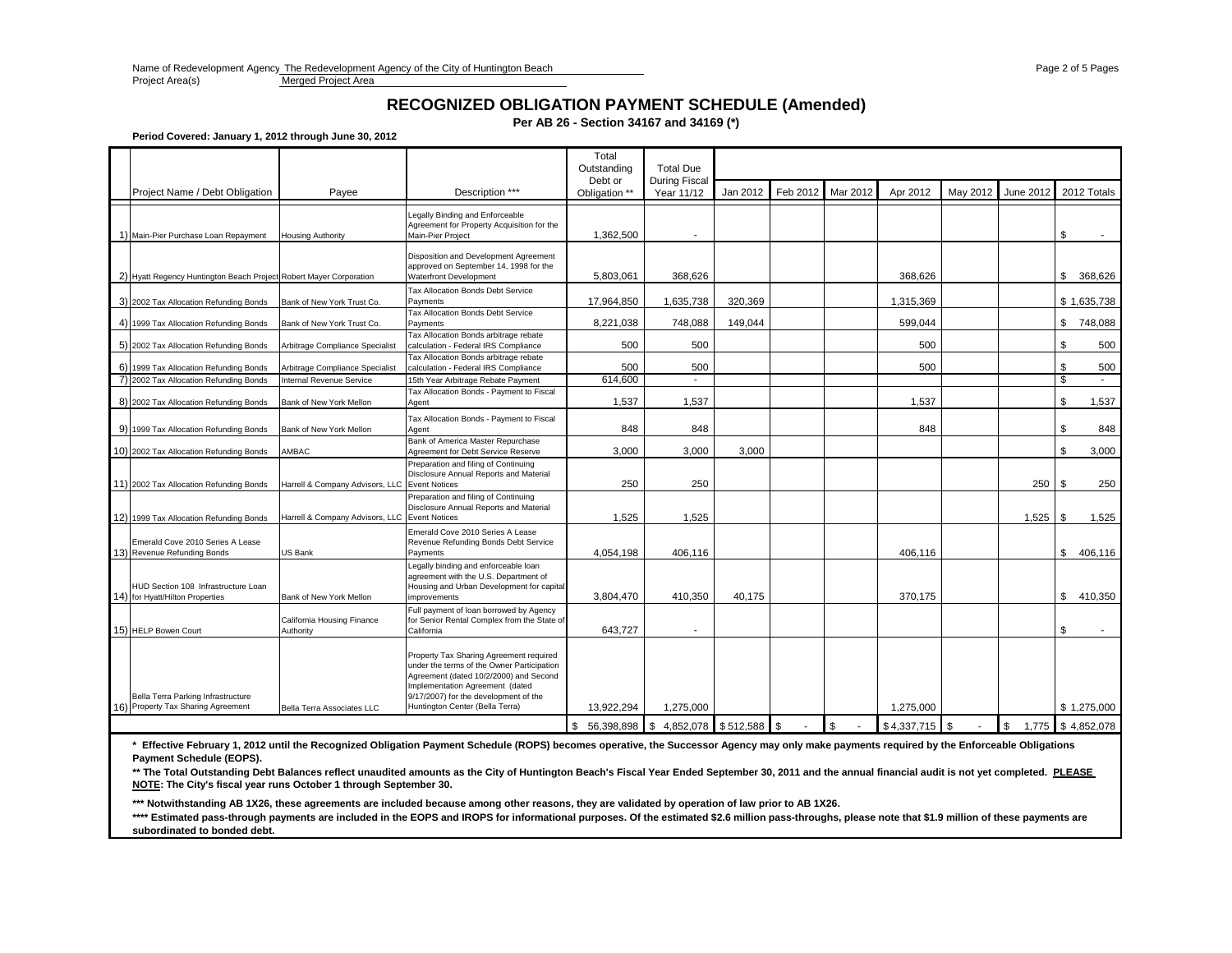Name of Redevelopment Agency: The Redevelopment Agency of the City of Huntington Beach Page 3 of 5 Page 3 of 5 Page 3 of 5 Pages 3 of 5 Pages 3 of 5 Page 3 of 5 Pages 3 of 5 Pages 3 of 5 Page 3 of 5 Page 3 of 5 Page 3 of 5

Project Area(s) Merged Project Area

#### **RECOGNIZED OBLIGATION PAYMENT SCHEDULE (Amended)**

**Per AB 26 - Section 34167 and 34169 (\*)**

**Period Covered: January 1, 2012 through June 30, 2012**

|                |                                                                                           |                                                                             |                                                                                                                                                                                                                                                                                                               | Total<br>Outstanding                                                                        | <b>Total Due</b>     |          |          |          |          |          |              |                                |
|----------------|-------------------------------------------------------------------------------------------|-----------------------------------------------------------------------------|---------------------------------------------------------------------------------------------------------------------------------------------------------------------------------------------------------------------------------------------------------------------------------------------------------------|---------------------------------------------------------------------------------------------|----------------------|----------|----------|----------|----------|----------|--------------|--------------------------------|
|                |                                                                                           |                                                                             |                                                                                                                                                                                                                                                                                                               | Debt or                                                                                     | <b>During Fiscal</b> |          |          |          |          |          |              |                                |
|                | Project Name / Debt Obligation                                                            | Payee                                                                       | Description ***                                                                                                                                                                                                                                                                                               | Obligation **                                                                               | Year 11/12           | Jan 2012 | Feb 2012 | Mar 2012 | Apr 2012 | May 2012 | June 2012    | 2012 Totals                    |
|                | Strand Hotel and Mixed-Use Project,<br>1) Parking & Infrastructure                        | CIM Group, LLC                                                              | Property Tax Sharing Agreement under the<br>Disposition and Development Agreement<br>(DDA) for development of hotel, retail,<br>restaurant, and public parking structure.<br>The Implementation of the DDA and the<br>Sixth Implementation Agreement were<br>entered into from June 1999 to November<br>2008. | 13,997,626                                                                                  | 677,903              |          |          |          | 677,903  |          |              | \$ 677,903                     |
|                | 2) Strand Project Additional Parking                                                      | CIM Group, LLC                                                              | Property Tax Sharing Agreement under the<br>Disposition and Development Agreement<br>(DDA) and Sixth Implementation<br>Agreement for the Strand projects parking<br>structure authorized on January 20, 2009.                                                                                                 | 1,088,861                                                                                   | 49,576               |          |          |          | 49,576   |          |              | \$<br>49,576                   |
|                | 3) Bella Terra Phase II                                                                   | <b>BTDJM Phase II Associates</b><br>(DJM)                                   | Affordable Housing Agreement approved<br>on October 4, 2010 for construction of a<br>467 mixed-use unit project. Project is<br>currently under construction and financed<br>by property tax allocations.                                                                                                      | 27,428,830                                                                                  |                      |          |          |          |          |          |              | \$                             |
|                | 4) Pacific City                                                                           | <b>Makar Properties</b>                                                     | Owner Participation Agreement approved<br>on October 16, 2006 for future development<br>of a 31-acre site located at Pacific Coast<br>Highway and First Street and financed by<br>property tax allocations.                                                                                                   | 5,500,000                                                                                   | ٠.                   |          |          |          |          |          |              | \$<br>$\overline{\phantom{a}}$ |
|                | 5) Pass Through Agreements (Estimated)                                                    | Orange County, Various School<br>Districts, and City of Huntington<br>Beach | Pre and Post AB1290 statutory payments<br>mandated by Health and Safety Code<br>(HSC) Section 33607                                                                                                                                                                                                           | 2,640,000                                                                                   | 2,640,000            |          | 350,000  |          |          |          |              | 2,290,000 \$2,640,000          |
| 6)             | Enforcement of Successor Agency<br>compliance and monitoring per AB 1X26 Successor Agency |                                                                             | Successor Agency administrative<br>obligations relating to maintaining<br>payments on enforceable obligations and<br>other activities as required by AB 1X26<br>Statutory obligations for housing                                                                                                             | 424,801                                                                                     | 318,601              | 35,400   | 35,400   | 35,400   | 35,400   | 35,400   |              | 141,601   \$ 318,601           |
| $\overline{7}$ | Covenant Monitoring Obligations of<br><b>Housing Authority</b>                            | <b>Housing Authority</b>                                                    | affordability, production, reporting and<br>compliance as per Government Code.                                                                                                                                                                                                                                | 306.403                                                                                     | 229,801              | 25,534   | 25,534   | 25,534   | 25,534   | 25,534   | $102,131$ \$ | 229,801                        |
|                | Successor Agency compliance and<br>8) monitoring per AB 1X26                              | Kane Ballmer and Berkman                                                    | Legal costs to ensure Successor Agency<br>compliance with AB 1X26                                                                                                                                                                                                                                             | 160,000                                                                                     | 160,000              |          |          |          |          |          |              | 160,000 \$ 160,000             |
|                | Independent financial statement and<br>9) compliance audit                                | Macias Gini & O'Connell LLP                                                 | Independent financial statement and<br>compliance of the agency in accordance<br>with Government Auditing Standards<br>Statement on Auditing Standards (SAS) No.<br>117, "Compliance Audit"                                                                                                                   | 10,185                                                                                      | 5.042                | 1.260    | 1,260    | 1,261    | 1.261    |          |              | \$<br>5,042                    |
|                | Successor Agency compliance per AB<br>10) 1X26                                            | Keyser Marston                                                              | Legally binding and enforceable agreement<br>for continued administration and operation<br>of Successor Agency                                                                                                                                                                                                | 75,000                                                                                      | 75,000               |          |          |          |          |          | 75,000 \$    | 75,000                         |
|                | Housing Authority Covenant monitoring<br>11) per AB 987                                   | <b>Keyser Marston</b>                                                       | Statutory obligation for Housing reporting,<br>auditing and compliance                                                                                                                                                                                                                                        | 150,000                                                                                     | 150,000              |          |          |          |          |          | 150,000      | \$150,000                      |
|                |                                                                                           |                                                                             |                                                                                                                                                                                                                                                                                                               | $$51,781,706$ $$4,305,923$ $$62,194$ $$412,194$ $$62,195$ $$789,674$ $$60,934$ $$2,993,732$ |                      |          |          |          |          |          |              | \$4,380,923                    |

**\* Effective February 1, 2012 until the Recognized Obligation Payment Schedule (ROPS) becomes operative, the Successor Agency may only make payments required by the Enforceable Obligations Payment Schedule (EOPS).**

\*\* The Total Outstanding Debt Balances reflect unaudited amounts as the City of Huntington Beach's Fiscal Year Ended September 30, 2011 and the annual financial audit is not yet completed. **PLEASE NOTE: The City's fiscal year runs October 1 through September 30.**

**\*\*\* Notwithstanding AB 1X26, these agreements are included because among other reasons, they are validated by operation of law prior to AB 1X26.**

\*\*\*\* Estimated pass-through payments are included in the EOPS and IROPS for informational purposes. Of the estimated \$2.6 million pass-throughs, please note that \$1.9 million of these payments are **subordinated to bonded debt.**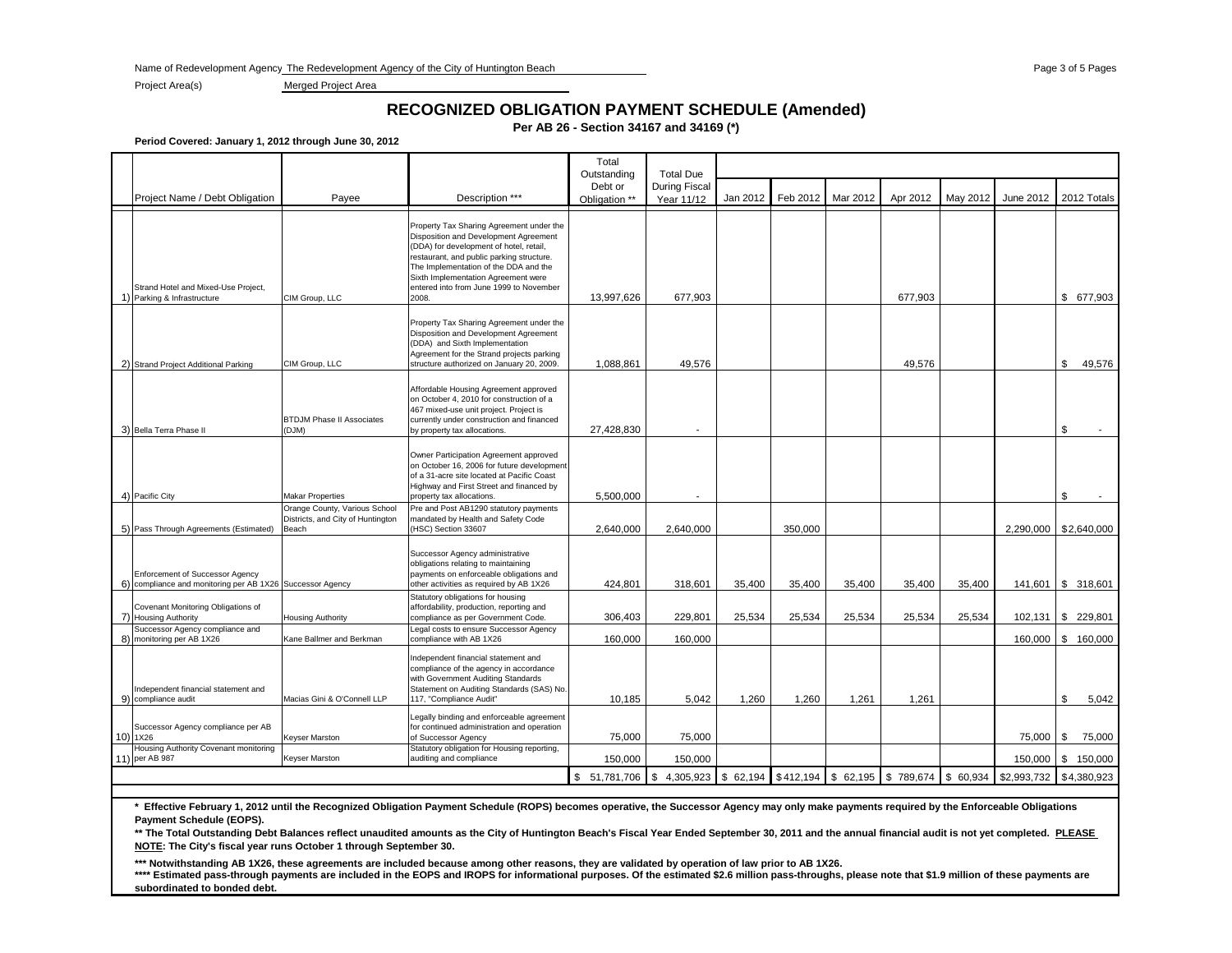Name of Redevelopment Agency: The Redevelopment Agency of the City of Huntington Beach Page 4 of 5 Pages 4 of 5 Pages 4 of 5 Pages

Project Area(s) Merged Project Area

# **RECOGNIZED OBLIGATION PAYMENT SCHEDULE (Amended)**

**Per AB 26 - Section 34167 and 34169 (\*)**

**Period Covered: January 1, 2012 through June 30, 2012**

|                                                                                                                                                                                                                                                                                                                                                                         |                                                                                                 |                                                                                                                                                                                                                                                                         | Total<br>Outstanding<br>Debt or | <b>Total Due</b><br>During Fiscal |               |               |                |               |          |                        |              |                 |
|-------------------------------------------------------------------------------------------------------------------------------------------------------------------------------------------------------------------------------------------------------------------------------------------------------------------------------------------------------------------------|-------------------------------------------------------------------------------------------------|-------------------------------------------------------------------------------------------------------------------------------------------------------------------------------------------------------------------------------------------------------------------------|---------------------------------|-----------------------------------|---------------|---------------|----------------|---------------|----------|------------------------|--------------|-----------------|
| Project Name / Debt Obligation                                                                                                                                                                                                                                                                                                                                          | Payee                                                                                           | Description ***                                                                                                                                                                                                                                                         | Obligation **                   | Year 11/12                        | Jan 2012      | Feb 2012      | Mar 2012       | Apr 2012      | May 2012 | June 2012              | 2012 Totals  |                 |
|                                                                                                                                                                                                                                                                                                                                                                         |                                                                                                 |                                                                                                                                                                                                                                                                         |                                 |                                   |               |               |                |               |          |                        |              |                 |
| Affordable Housing Compliance pursuant<br>to the requirements of Section<br>33413(b)(4) and 33490(a)(2) and (3) of<br>the California<br>Community Redevelopment Law, Health<br>and Safety Code Section 33000, et. seq.<br>Covenant monitoring per AB 987.                                                                                                               | Amerinational                                                                                   | Statutory obligation for housing compliance<br>services pursuant to the requirements of<br>Section 33413(b)(4) and 33490(a)(2) and (3) of<br>the California<br>Community Redevelopment Law, Health and<br>Safety Code Section 33000, et. seq.                           | 75,000                          | 75,000                            |               |               |                |               |          | 75,000 \$              |              | 75,000          |
| Affordable Housing Compliance pursuant<br>to the requirements of Section<br>33413(b)(4) and 33490(a)(2) and (3) of<br>the California<br>Community Redevelopment Law, Health<br>and Safety Code Section 33000, et. seq.<br>2) Covenant monitoring per AB 987.                                                                                                            | Kane Ballmer and Berkman                                                                        | Statutory obligation for legal, compliance and<br>operations of Housing Authority pursuant to the<br>requirements of Section 33413(b)(4) and<br>33490(a)(2) and (3) of the California<br>Community Redevelopment Law, Health and<br>Safety Code Section 33000, et. seq. | 150,000                         | 150,000                           |               |               |                |               |          | 150,000 \$             |              | 150,000         |
| Repayment of SERAF Debt Obligation                                                                                                                                                                                                                                                                                                                                      |                                                                                                 | Legally enforceable obligation for SERAF Loan                                                                                                                                                                                                                           |                                 |                                   |               |               |                |               |          |                        |              |                 |
| 3) 2009<br>Repayment of SERAF Debt Obligation                                                                                                                                                                                                                                                                                                                           | Housing Authority                                                                               | repayment<br>Legally enforceable obligation for SERAF Loan                                                                                                                                                                                                              | 3,227,706                       |                                   |               |               |                |               |          |                        |              |                 |
| 4) 2010                                                                                                                                                                                                                                                                                                                                                                 | Housing Authority                                                                               | repayment                                                                                                                                                                                                                                                               | 700,000                         | ÷.                                |               |               |                |               |          |                        | \$           |                 |
| Abdelmudi Owner Participation<br>Agreement/Rent Differential Agreement                                                                                                                                                                                                                                                                                                  | Abdelmudi Development Company                                                                   | Owner Participationt Agreement /Rent<br>Differential Agreement approved on May 28,<br>1991 for the development of the three story<br>building at the Oceanview Promenade. The<br>Third Implementation Amendment took effect<br>on November 21, 1994.                    | 4,812                           | 4,812                             |               | 812           | 1,000          | 1,000         | 1,000    | 1,000                  | £.           | 4,812           |
| Low/Moderate Inc 20 % Set Aside                                                                                                                                                                                                                                                                                                                                         |                                                                                                 |                                                                                                                                                                                                                                                                         |                                 |                                   |               |               |                |               |          |                        |              |                 |
| pursuant to Health and Safety Code<br>6) section 33487                                                                                                                                                                                                                                                                                                                  | lousing Authority                                                                               | Statutory housing obligations required by Health<br>and Safety Code section 33487                                                                                                                                                                                       | 39,637,666                      | 3,604,000                         | 300,333       | 300,333       | 300,333        | 300,333       | 300,333  | 2,102,335 \$ 3,604,000 |              |                 |
| Covenant enforcement for Affordable<br>housing projects for the purpose of<br>increasing, improving, and preserving the<br>City's supply of low and moderate income<br>housing pursuant to the requirements of<br>Section 33413(b)(4) and 33490(a)(2) and<br>(3) of the California Community<br>Redevelopment Law, Health and Safety<br>7) Code Section 33000, et. seq. | Grace Jo, Esq                                                                                   | Statutory obligation for legal compliance and<br>operations of Housing Authority pursuant to the<br>requirements of Section 33413(b)(4) and<br>33490(a)(2) and (3) of the California<br>Community Redevelopment Law, Health and<br>Safety Code Section 33000, et. seq.  | 100,000                         | 40,236                            | 6,706         | 6,706         | 6,706          | 6,706         | 6,706    | 6,706                  | s.           | 40,236          |
|                                                                                                                                                                                                                                                                                                                                                                         |                                                                                                 | Unfunded CalPERS pension obligation as per<br>CalPERS actuarial valuation as of June 30,                                                                                                                                                                                |                                 |                                   |               |               |                |               |          |                        |              |                 |
| 8) Unfunded CalPERS Pension Liabilities                                                                                                                                                                                                                                                                                                                                 | CalPERS                                                                                         | 2010.<br>Unfunded actuarial accrued liability as of                                                                                                                                                                                                                     | 1,483,151                       |                                   |               |               |                |               |          |                        |              |                 |
| Unfunded Supplemental Retirement<br>9) Liabilities                                                                                                                                                                                                                                                                                                                      | US Bank                                                                                         | September 30, 2011 as per actuarial valuation<br>by AON Consulting, Inc.                                                                                                                                                                                                | 409,000                         |                                   |               |               |                |               |          |                        |              |                 |
| Public Agency Retirement Systems<br>10) (PARS) Notes Payable                                                                                                                                                                                                                                                                                                            | Pacific Life Ins                                                                                | Legally enforceable retirement obligation for<br>early retirement incentive program and annuity<br>contract with Pacific Life Insurance<br>Incorporated.                                                                                                                | 80,000                          |                                   |               |               |                |               |          |                        |              |                 |
| 11) Unfunded OPEB Liabilities                                                                                                                                                                                                                                                                                                                                           | CalPERS/CERBT                                                                                   | Unfunded actuarial accrued liability as of June<br>30, 2011 as per AON Consulting, Inc.                                                                                                                                                                                 | 160,000                         |                                   |               |               |                |               |          |                        |              |                 |
| Obligation for unused employee General<br>12) Leave earned and vested                                                                                                                                                                                                                                                                                                   | City employees directly involved in<br>Housing and Redevelopment<br>projects and administration | Obligation for unused employee General Leave<br>earned and vested as per MOUs and AB 1X26                                                                                                                                                                               | 124,391                         |                                   |               |               |                |               |          |                        | \$           |                 |
| 13) Successor Agency Compliance<br>Successor Agency Compliance per H &                                                                                                                                                                                                                                                                                                  | Nagasaki and Associates                                                                         | Appraisal and real estate consultant                                                                                                                                                                                                                                    | 15,000                          | 3,000                             |               | 3,000         |                |               |          |                        |              | 3,000           |
| 14) Code 33433<br>Legally enforceable obligation as per<br>Memorandum of Understanding with<br>15) bargaining unit                                                                                                                                                                                                                                                      | Tierra West<br>uis Gomez                                                                        | Financial and Real estate consultant<br>Legally enforceable tuition reimbursement<br>benefit as per MOU and AB 1X26                                                                                                                                                     | 30,000<br>1,500                 | 10,000<br>1,500                   |               | 10,000        | 1,500          |               |          |                        | \$<br>\$.    | 10,000<br>1,500 |
|                                                                                                                                                                                                                                                                                                                                                                         |                                                                                                 |                                                                                                                                                                                                                                                                         | \$46,198,226                    | 3,888,548<br>£.                   | 307,039<br>s. | \$<br>320.851 | 309.539<br>\$. | 308,039<br>£. | l \$     | 308,039 \$ 2,335,041   | \$ 3,888,548 |                 |
|                                                                                                                                                                                                                                                                                                                                                                         |                                                                                                 |                                                                                                                                                                                                                                                                         |                                 |                                   |               |               |                |               |          |                        |              |                 |

\* Effective February 1, 2012 until the Recognized Obligation Payment Schedule (ROPS) becomes operative, the Successor Agency may only make payments required by the Enforceable Obligations Payment Schedule **(EOPS).**

**\*\* The Total Outstanding Debt Balances reflect unaudited amounts as the City of Huntington Beach's Fiscal Year Ended September 30, 2011 and the annual financial audit is not yet completed. PLEASE NOTE: The City's fiscal year runs October 1 through September 30.**

**\*\*\* Notwithstanding AB 1X26, these agreements are included because among other reasons, they are validated by operation of law prior to AB 1X26.**

\*\*\*\* Estimated pass-through payments are included in the EOPS and IROPS for informational purposes. Of the estimated \$2.6 million pass-throughs, please note that \$1.9 million of these payments are subordinated to **bonded debt.**